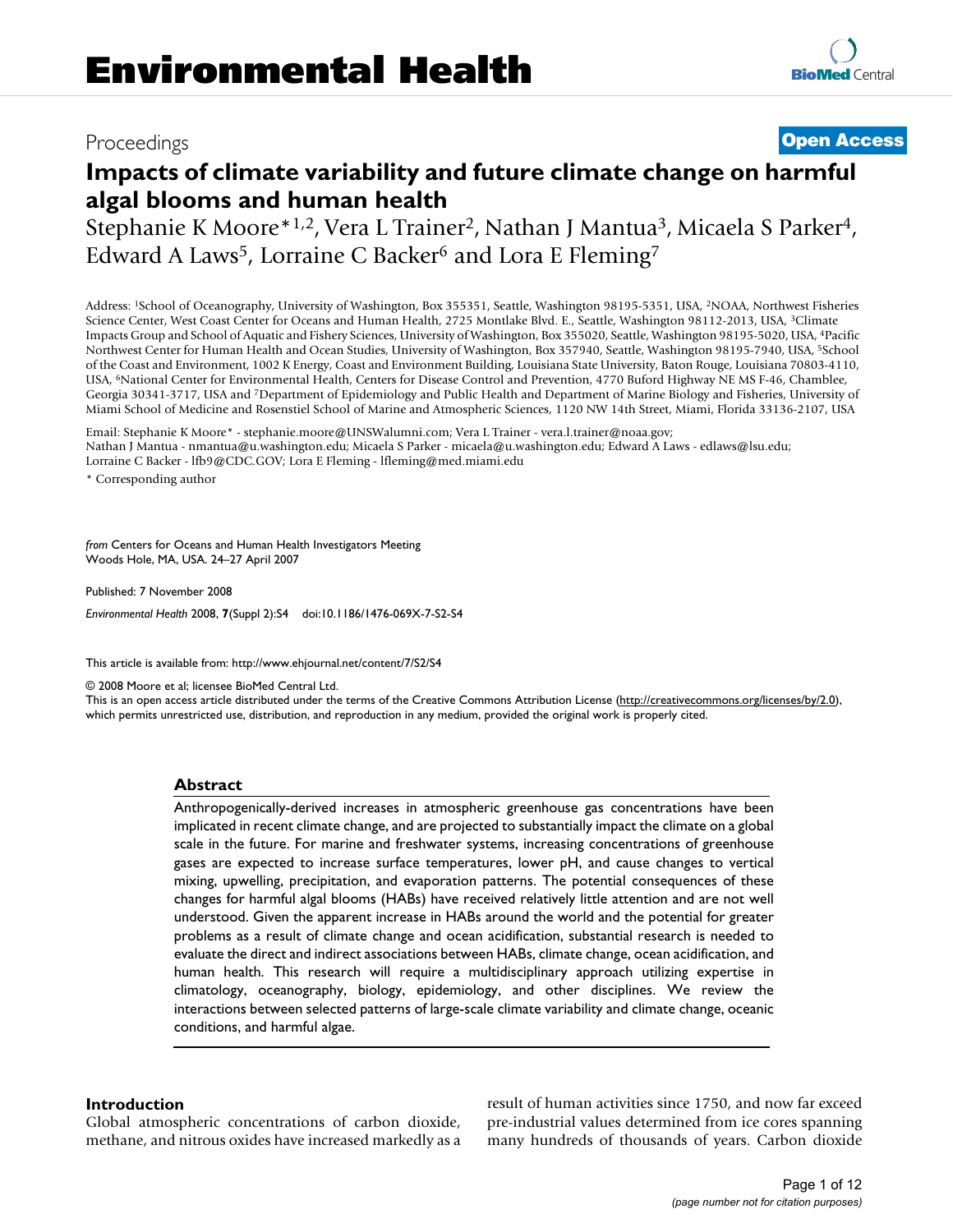$(CO<sub>2</sub>)$  concentrations have increased from roughly 280 ppmv in pre-industrial times to present day levels of  $\sim$ 380 ppmv, mostly due to fossil fuel burning and deforestation [1]. The direct and indirect impacts of these increases in greenhouse gas concentrations on the oceans will include increasing temperatures, acidification, changes to the density structure of the upper ocean which will alter vertical mixing of waters, intensification/weakening of upwelling winds, and changes to the timing and volume of freshwater runoff into coastal marine waters, to name a few. Indeed, evidence is emerging to suggest that some of these changes are already underway [2].

The predicted changes in our oceans are likely to impact both directly and indirectly the interactions between humans and the oceans. Recent studies have reviewed general oceanic responses to future climate change, while acknowledging the impacts that these changes will have on human societies [3-5]. Likewise, over the past decade, several studies have suggested possible relationships between climate and the magnitude, frequency, and duration of harmful algal blooms (HABs) [6-11].

The term "harmful" has been used to describe blooms of algae that can cause a range of deleterious physiological and environmental effects [12]. Some harmful algae (HA) produce potent natural toxins that are bioconcentrated by some filter feeding shellfish and finfish, and passed along the food chain causing illness or death if consumed by humans or other organisms. Other HA are non-toxic, but attain high biomass resulting in substantial reductions in biodiversity of the phytoplankton community structure and the amount of light reaching the benthos [13]. The decomposition of senescent blooms can lead to serious reductions in dissolved oxygen concentrations. Because of the ecological and physiological diversities among HA species (discussed below), their responses to the same changes in climate will vary.

Few studies have used comprehensive datasets together with rigorous statistical analyses to confirm linkages between climate and HABs. Even fewer have attempted to include epidemiological information on HAB-related illnesses. The aim of this paper is to provide a synopsis of the current state of knowledge of climate impacts on HABs and their known and potential consequences for human health, particularly as it relates to the main research themes of the NSF/NIEHS and NOAA Centers for Oceans and Human Health.

We use the term "climate" here to refer to large-scale and low frequency patterns of climate variability, such as the El Niño/Southern Oscillation, as well as anthropogenic climate change. This is opposed to "weather" events that occur over much shorter timescales (i.e., days to weeks). It has been said of infectious disease that climate constrains the range and weather determines the timing and intensity of outbreaks [14]. This is also likely applicable to HABs. In this review, we summarize established climate impacts on the oceans and toxin-producing HA species, and discuss the implications for human health. Finally, directions for future research are provided.

This paper does not aim to prove that anthropogenic climate change is responsible for the global outbreak of HABs [15]. Few examples in the literature have quantitatively demonstrated this potential link; primarily because it is extremely difficult to separate the influence of climate change (natural and anthropogenic) from other anthropogenic impacts that are known to contribute to HABs using the limited datasets that are currently available. Nevertheless, evidence that climate change has influenced the frequency, duration, and geographical range of HABs is emerging as monitoring data temporally and spatially accumulates. Given the potential impact it is recommended that the influence of climate be considered and incorporated into future HAB research and monitoring efforts.

### **Discussion**

#### *Climate impacts on HABs*

HA species comprise only a small component of the phytoplankton community, and their individual responses to climate variation and change can differ from that of the phytoplankton community as a whole. In the ocean, the most important HA and their poisoning syndromes (in parentheses) are diatoms from the genus *Pseudo-nitzschia* (amnesic shellfish poisoning), and species of dinoflagellates from the genera *Alexandrium, Pyrodinium*, and *Gymnodinium* (paralytic shellfish poisoning), *Karenia* (neurotoxic shellfish poisoning, and aerosolized Florida red tide respiratory syndrome), *Dinophysis* and *Prorocentrum* (diarrhetic shellfish poisoning), and *Gambierdiscus* (ciguatera fish poisoning). In freshwater, the most important HABs are caused by certain species of cyanobacteria (blue green algae) from the genera *Anabaena*, *Microcystis*, and *Aphanizomenon* (cyanobacterial poisoning) [16]. In both marine and freshwater systems, for humans and other animals, exposure to HA toxins results from eating contaminated fish or shellfish, drinking contaminated water, inhaling contaminated aerosol, or by contacting contaminated water.

It is generally accepted that HABs are increasing in frequency, intensity, and duration in all aquatic environments on a global scale [17,18], and some of this may be due to changes in climate. However, relatively little work has been done to characterize this link, and it is poorly understood [19-21]; primarily due to difficulty in separating the influence of climate change (natural and anthro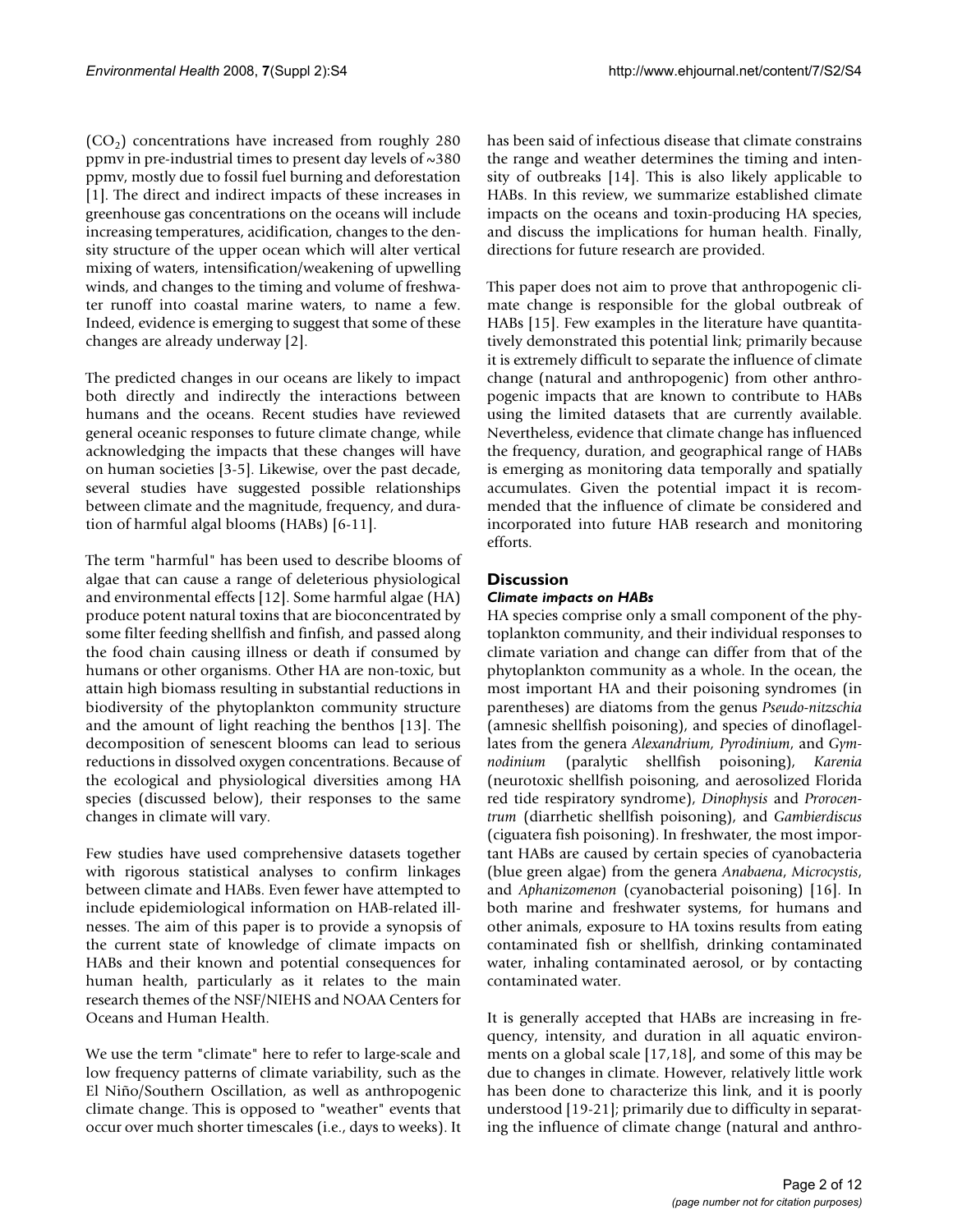pogenic) from other anthropogenic impacts (such as eutrophication and ballast water introduction) that are known to contribute to the occurrence of some HABs. As time series of monitoring data lengthen, our ability to quantitatively determine climate change impacts on HABs will improve; but presently we are limited to relying on only a small number of studies.

The ocean is a core component of the climate system, such that perturbations to climate regimes can cause dramatic shifts in the structure and function of marine ecosystems [22-24]. This is demonstrated by examining the ecosystem responses to phase shifts of large-scale patterns of climate variability, such as the El Niño/Southern Oscillation and the Pacific Decadal Oscillation (ENSO and PDO, respectively). Both ENSO and PDO have warm and cool phases that typically last for 6 to 18 months and 20 to 30 years, respectively [25]. During warm phases, sea surface temperatures in the eastern and equatorial Pacific Ocean are anomalously warm, stratification is enhanced, and upwelling of nutrient-rich water along the eastern Pacific coast is reduced [26,27]. Given that phytoplankton growth is strongly determined by temperature, light, and the availability of nutrients, it is not surprising that these climate-ocean interactions result in changes to the phytoplankton community, and can influence HAB occurrence/ development e.g. [28].

Ecosystem responses to these large-scale patterns of climate variability are not always consistent. For example, in the tropical Pacific Ocean the ecosystem response depends in part on whether the PDO and ENSO are in phase [29]. Nevertheless, reviewing the observed and modeled responses of ocean conditions and phytoplankton to the warm phases of large-scale climate variations is useful when trying to predict the likely impacts of future climate change. These studies suggest that the warmer upper ocean temperatures predicted under future climate scenarios will increase stratification of the water column and differentially influence phytoplankton growth in the global oceans [23,30-34]. In the thermally stratified oceans of the tropics and mid-latitudes, increased stratification and reduced vertical mixing decreases the nutrient supply to the surface, causing reductions in overall phytoplankton growth and biomass [23]. In these regions, organisms with lower nutrient requirements, or those having the ability to vertically migrate to nutrient-rich regions, will be favored [35]. At higher latitudes (in the polar and sub-polar salt-stratified oceans), phytoplankton growth and biomass are expected to increase. In these regions, nutrients are relatively abundant and phytoplankton growth is typically limited by light. Increased stratification due to the warming and freshening of the surface layer at high latitudes from melting ice will reduce vertical mixing and favor the retention of phytoplankton in the illuminated upper water column [31].

Phytoplankton need to remain close to the ocean's surface in order to capture sunlight for photosynthesis. If the surface becomes depleted of nutrients required for growth, certain types of phytoplankton will be favored. For example, most marine HABs are dinoflagellates, which are distinguished by the presence of two flagella used for swimming. Other phytoplankton groups, such as the diatoms, do not possess this swimming ability, and therefore do not have the potential to forage for nutrients deeper in the water column. Nutrients in the surface layer of the water column can become limiting by the combination of uptake by phytoplankton and the decrease in upward mixing of nutrients under stratified water column conditions. The swimming ability of dinoflagellates allows them to swim below the upper stratified layer of the water column to utilize nutrients in the deeper layer that other phytoplankton cannot access [36]. Dinoflagellates are therefore expected to be favored over other phytoplankton in marine environments under future climate scenarios. Assuming that dinoflagellate HA are favored by a more thermally-stratified ocean in the same way as other dinoflagellates, it is likely that the frequency of marine dinoflagellate HABs will increase as a result of climate change. However, more research is required to ascertain the response of dinoflagellate HA species to thermal stratification.

Warmer temperatures may result in expanded ranges of warm water HA species. For example, the tropical marine dinoflagellate, *Gambierdiscus toxicus*, is associated with ciguatera fish poisoning and primarily occurs as an epiphyte on some macroalgae. The abundance of *G. toxicus* correlates positively with elevated sea surface temperature during the warm (El Niño) phases of the ENSO cycle [37,38], and its range may extend to higher latitudes as temperatures rise due to climate change [39]. Indirect impacts of climate change may also cause incidents of ciguatera fish poisoning to become more frequent and more geographically widespread. For example, perturbations to coral reefs, such as hurricanes or bleaching events caused by increased water temperatures, free up space for macroalgae to colonize. Climate change impacts are predicted to increase the intensity of hurricanes and water temperatures [40], and may therefore increase habitat for *G. toxicus*.

The period of time that HABs occur annually may also expand as a result of climate change. For example, the planktonic dinoflagellate *Alexandrium catenella* is associated with paralytic shellfish poisoning [41]. Water temperatures greater than 13°C have been found to promote *A. catenella* blooms [42], and in Puget Sound (Washing-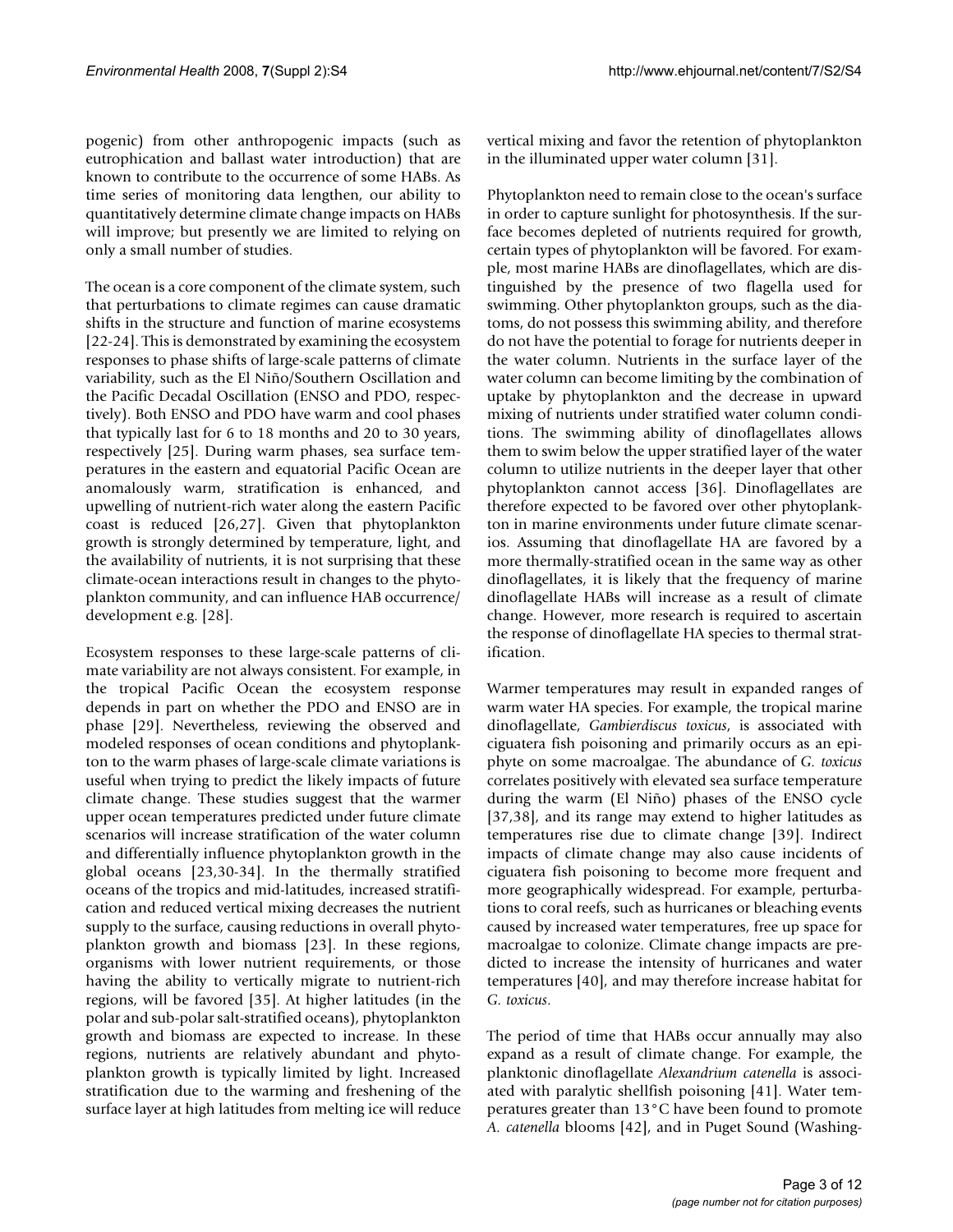ton State), shellfish toxicity from this species occurs primarily in the late summer and early fall when the water temperatures reach their seasonal maxima [43]. By the year 2100, surface air temperatures in the Puget Sound region are predicted to increase by up to 6°C [44]. Given the close correspondence between Puget Sound air and water temperatures [45], the annual window of warm water temperatures exceeding 13°C will expand greatly (Figure 1). Optimal growth periods for freshwater HA may also expand as a result of warmer temperatures predicted under future climate scenarios, potentially favoring the growth of harmful cyanobacteria over other phytoplankton species [46]. Predicted rising water temperature may therefore promote earlier and longer lasting HABs [43]; however, it is important to acknowledge that interactions with other physical and biological aspects of the marine ecosystem will also influence the ultimate growth responses of HA species.



#### **Figure 1**

**Potential climate change impacts on Puget Sound shellfish toxicity**. Climatological monthly means of reconstructed sea surface temperature (SST) in Sequim Bay, Puget Sound, using detrended SST records at Race Rocks, British Columbia, from 1921 to 2007. The 13°C threshold for accelerated growth of *Alexandrium catenella* [42] is shown, and the mean annual window of favorable SST conditions is shaded for present day conditions. Scenarios for warmer SST conditions by 2, 4, and 6°C are shown in gray with the associated widening of the window of increased opportunity for *A. catenella* growth.

Changes in seawater  $CO<sub>2</sub>$  concentrations and ocean acidity are also likely to influence phytoplankton species assemblages. The accumulation of  $CO<sub>2</sub>$  in the atmosphere due to anthropogenic activities has increased concentrations of seawater  $CO_2$  and bicarbonate (HCO<sub>3</sub><sup>-</sup>); both of which are inorganic carbon sources that can be utilized by phytoplankton for photosynthesis and growth. However, intrinsically linked with this change in seawater carbon chemistry is a decrease in ocean pH; a drop of roughly 0.1 units from pre-industrial levels has already been observed [2,47-49]. If anthropogenic  $CO<sub>2</sub>$  emissions continue unabated, ocean pH could drop by an additional 0.6 units to a level lower than has occurred in the past 300 million years [40,49], with tropical regions and the Northern and Southern Oceans predicted to be impacted most severely [47,50].

Changes in phytoplankton species assemblages in response to increased dissolved  $CO_2$  and  $HCO_3^-$  concentrations may result from enhanced growth of certain species [51], and/or from the inhibited growth of calcifying phytoplankton due to the dissolution of their biogenic calcium carbonate (CaCO<sub>3</sub>) shells [52], among other contributing factors [e.g., [48]]. How these changes will interact with other effects of climate change (such as warmer temperatures) to influence phytoplankton growth and species assemblages, including the growth and relative abundances of HA species, remains unknown [48,53]. Furthermore, experimental studies of HA species have largely focused on the effects of elevated pH levels. These studies, which include laboratory, field, and marine enclosure experiments, generally find positive relationships between pH and growth or toxin production of these species [54-56]. However, it is uncertain if these relationships will hold at the lower end of the pH scale in a more acidic ocean.

Looking ahead several hundreds of years is obviously speculative, but there is general agreement that a warmer Earth will be associated with climatic conditions similar to those characterized by the Mesozoic era [57], when the geological record indicates that dinoflagellates and coccolithophorids were favored among the eukaryotic phytoplankton [36]. Coccolithophorids are not a harmful algal species. However, the fact that they secrete calcium carbonate tests will make their survival problematic if the pH of aquatic systems drops by 0.7 units or more [3]. By making the environment more challenging for coccolithophorid survival, the non-calcareous phytoplankton will be given an advantage. A more acidic environment would favor, among others, the dinoflagellates – the group of phytoplankton to which most HA belong. Clearly, this is an aspect of climate change impacts research that deserves greater attention.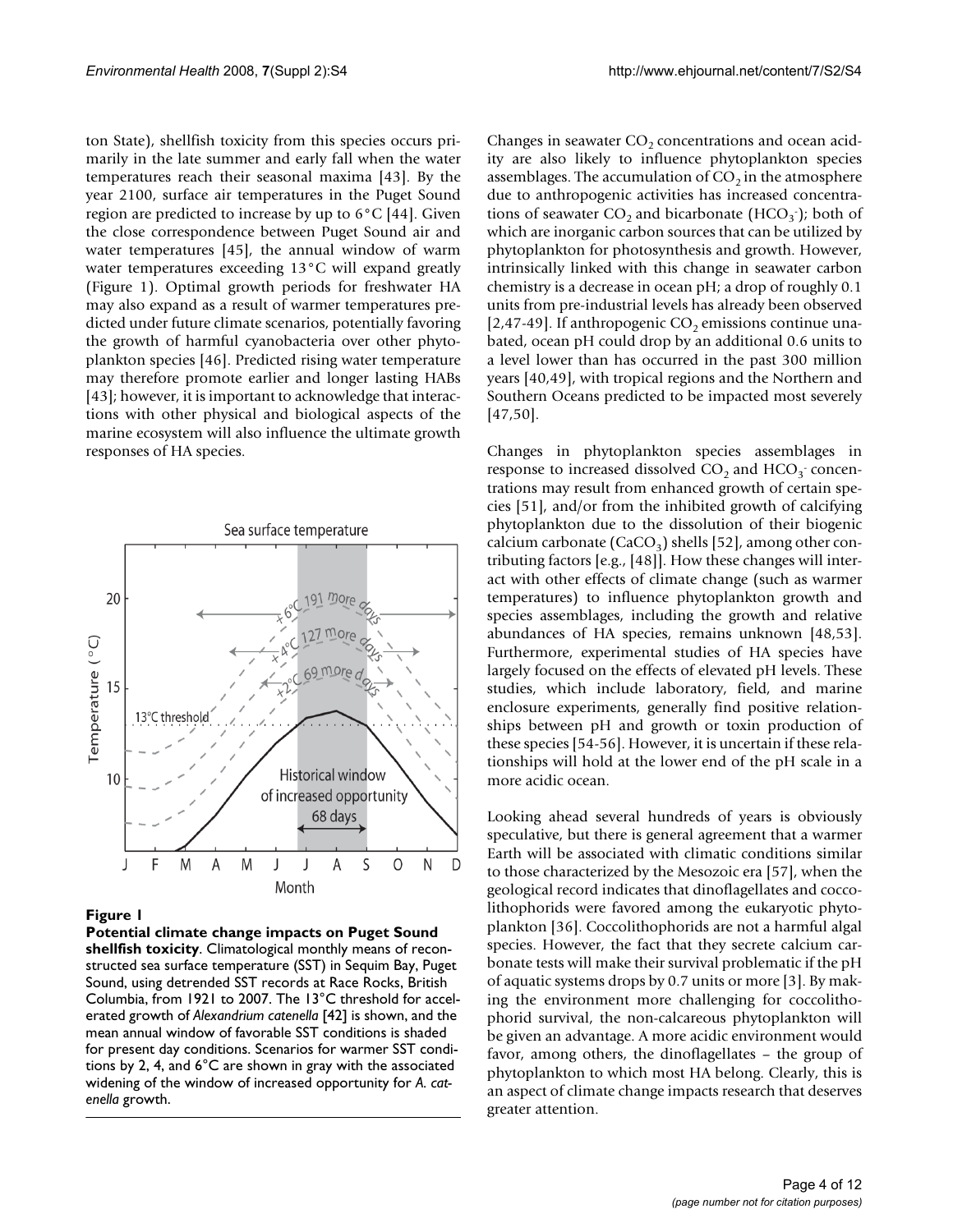In freshwater systems, cyanobacterial HABs may also be impacted by pH changes resulting from climate change. Empirically, most freshwater cyanobacteria, and in particular species associated with HABs, are poor competitors with other phytoplankton at low pH [58,59]. Although the mechanisms responsible for the shift in competitive advantage is somewhat controversial [60], the empirical results are unequivocal [61]. Based on the chemical composition of the Great Lakes [62] and assuming a constant total alkalinity, the increases in atmospheric  $CO<sub>2</sub>$  concentrations projected by Caldeira and Wickett [49] would drop the pH of the Great Lakes by 0.6 to 0.8 during summer months. In the case of Lake Erie, for example, the summer pH would decrease from ~9.5 to 8.7. Such a change would likely reduce the incidence of cyanobacterial surface scums [59], one of the common manifestations of freshwater cyanobacterial HABs. However, it is unknown if this will counter the predicted increase in growth rates of cyanobacterial HABs in response to warmer temperatures and nutrient overenrichment of waters [46].

Wind-driven upwelling at coastal margins plays an important role in the development of some HABs (see [63] for a review). The timing and strength of coastal upwelling winds are among the factors that will be affected by climate change, and may therefore have implications for HABs [64]. Upwelling along eastern ocean boundaries is predicted to intensify as a result of climate change [65]. Observations of increased upwelling intensity in the California Current system over the past 30 years support this theory [66,67]. While speculation exists over whether this can be attributed to anthropogenic climate change [68], results from one modeling study support the association [69]. On the other hand, a recent study of the Iberian Current system off northwest Spain has found that both the intensity and duration of upwelling has decreased since 1966 [70]. This significantly increased the water renewal time of the Rías Baixas, which increased the number of days annually that mussel rafts are closed to extraction due to HABs consisting primarily of the marine dinoflagellate *Dinophysis*, some species of which produce the toxin okadaic acid that causes the syndrome diarrhetic shellfish poisoning in humans [70].

Changes in the timing and volume of streamflow in snowmelt-dominated river basins are among the most established predictions of climate change impacts on natural resource systems [71]. Even with a fixed amount of precipitation, rising surface air temperatures cause a reduction in the fraction of annual precipitation stored as snow, and a shift in the timing of runoff to earlier dates in the spring. Shifts in the timing of runoff into coastal estuaries fed by snowmelt-derived rivers will lead to changes in the timing and magnitude of stratification, nutrient loading, and turbidity related to freshwater inputs. The consequences of these timing shifts for HABs are unknown.

Among the studies that assess the potential impacts of future climate change on HABs are a series of batch culture laboratory experiments simulating projected increases in temperature and salinity-stratification in the coastal zone of the Netherlands for the year 2100 [72,73]. The growth rates of potentially harmful *Dinophysis* and *Prorocentrum* species were found to double compared to growth rates under present conditions, while non-HA did not experience increased growth rates. This suggests that the risk of HABs of these species may increase in the future. However, it is important to acknowledge the limitations of these studies; the experiments were conducted as single species batch cultures, and interactions among HA and other biological components of the ecosystem (such as bacteria, other phytoplankton, and zooplankton) were not considered. Consequently, it is difficult to extrapolate the results of these experiments to the real world. This highlights the need to conduct ecologically relevant experiments and maintain long term monitoring programs over significant time periods and geographic diversity to specifically assess climate change impacts on HA.

#### *Implications for human health*

Although the adverse health effects from exposure to HA toxins has been known for decades (for some of the cyanobacterial toxins) or more (e.g., brevetoxins associated with Florida red tides), very few epidemiologic studies designed to systematically assess these effects have been done. This has hindered the Intergovernmental Panel on Climate Change (IPCC) projections of climate change impacts on HAB-related illnesses [74], and will also make the detection and quantification of climate change impacts on HAB-related illnesses difficult.

Probably the most widely studied HA toxins are the brevetoxins associated with Florida red tides. Brevetoxins are a group of polyether toxins that affect sodium channels and can induce bronchoconstriction in the mammalian respiratory tract. The effects of human exposure to aerosolized brevetoxins have been examined in three of the populations most likely to be susceptible (i.e., beach visitors during Florida red tides, full-time lifeguards who must stay at their posts even during Florida red tides, and people with asthma who are likely to be more susceptible to environmental respiratory irritants). These studies have shown that healthy people acutely exposed to aerosolized brevetoxins during Florida red tide events experience respiratory irritation that is reportedly relieved when they leave the beach [75,76]. By contrast, people with asthma are more susceptible to brevetoxins, and may experience both acute and more long-term detriments in pulmonary function [77,78]. In addition, many asthmatics report that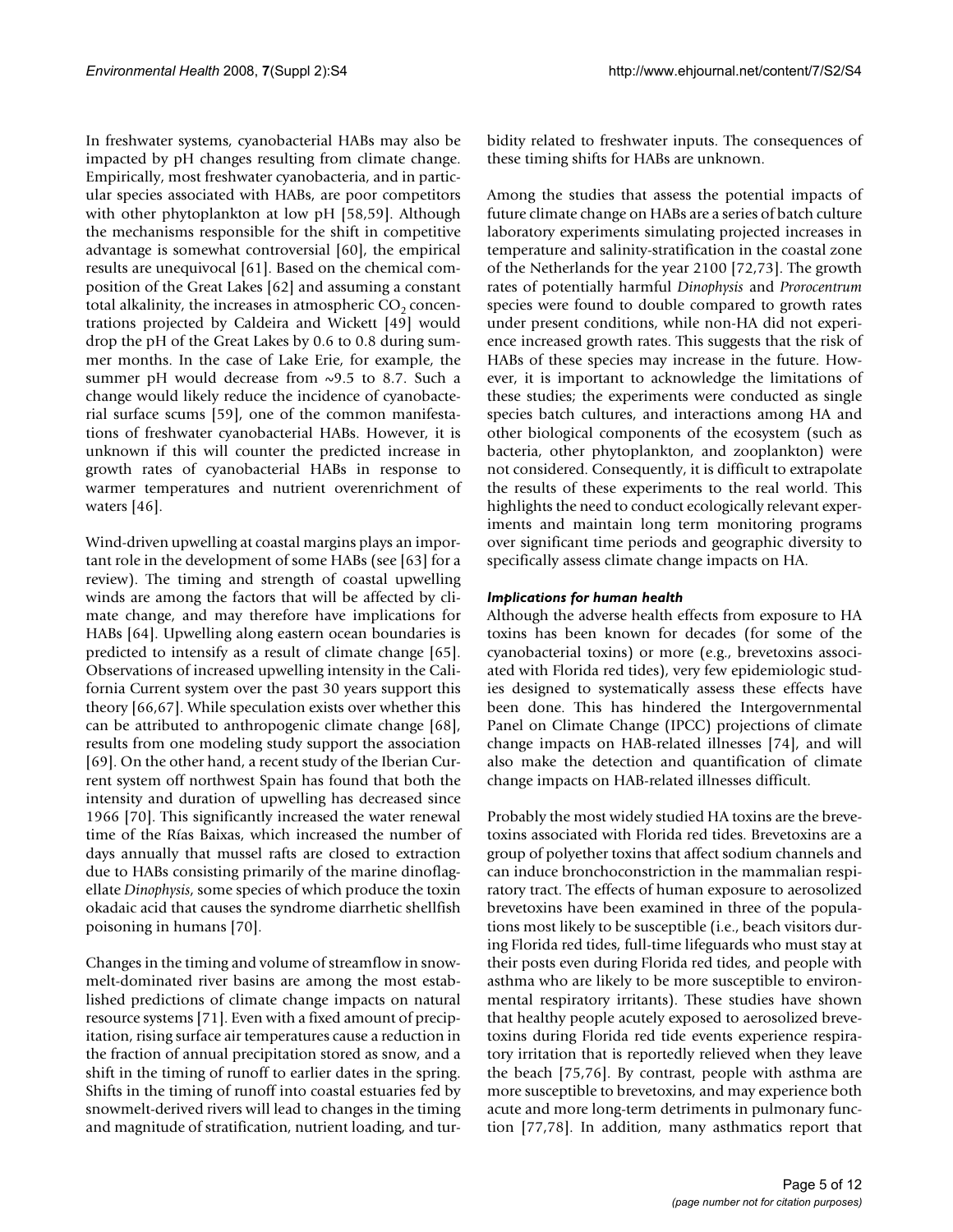they experience respiratory symptoms for days after exposure. Additional work by Kirkpatrick et al. [79] has shown that there are increased admissions to emergency rooms for respiratory complaints (including pneumonia and bronchitis) during Florida red tides compared to times when there are no red tides. If *K. brevis* responds to increased stratification and reduced nutrients in ways similar to the responses of other dinoflagellate species, the occurrence of HABs of *K. brevis* may increase as a result of climate change; thus, the number of people exposed to brevetoxins will increase.

In addition to the work on marine HA toxins, more epidemiologic evidence is being reported on the effects of freshwater HA toxins. For example, recent work by Backer et al. [80] has begun to assess the health effects from recreational exposure to aerosolized microcystins during blooms of *Microcystis aeruginosa* in small lakes. The investigators found very low concentrations of microcystin in the air (0.02 to 0.46 ng m<sup>-3</sup>) and water (2 to 5  $\mu$ g L<sup>-1</sup>) when people participated in recreational activities that generated aerosols, such as water skiing, or riding personal water craft. However, there were no reported increases in symptoms or respiratory illness after these exposures.

The incidence of human syndromes associated with exposure to HA toxins will increase as HABs occur more frequently and over greater geographic areas due to climate change. If we are going to be in a position to assess whether the human health effects from HA are increasing as more people come in contact with HABs, it is critical that data are collected describing baseline frequencies of the human illnesses associated with HABs, including the shellfish poisonings, ciguatera fish poisoning, cyanobacterial illness, and respiratory irritation from Florida red tide. One way to address this is to support HAB-related disease surveillance, such as the Harmful Algal Bloomrelated Illness Surveillance System (HABISS) created by the Centers for Disease Control and Prevention (CDC). This system will collect data on human illnesses, animal illnesses, and the characteristics of the blooms themselves. For example, HABISS is part of a recently established linked network of public health information coupled with exposure and disease surveillance and environmental monitoring for Florida red tide, with weekly reports available by phone and web [81,82]. HABISS is also currently being integrated into other HAB monitoring programs, for example in the Great Lakes, Gulf of Maine, Hawaii, and Washington State. Over time, HABISS will be able to be used to assess whether increased contact between HABs and people and animals has a substantial impact on the frequency of HAB-related illnesses in a warmer climate.

#### *Climate change mitigation and HABs*

In response to increased atmospheric  $CO<sub>2</sub>$  concentrations and the development of the Kyoto Protocol, several strategies have emerged to reduce  $CO<sub>2</sub>$  emissions and remove CO<sub>2</sub> from the atmosphere. Carbon emission reduction strategies include the introduction of new technologies such as electric and hybrid electric vehicles and fuel cell technology. Several entrepreneurs have emerged in the global carbon credit market with  $CO<sub>2</sub>$  removal strategies that capitalize on the vastness of the oceans to store carbon. Carbon capture and storage approaches to mitigate climate change often focus on capturing  $CO<sub>2</sub>$  from large point sources such as fossil fuel energy facilities. The  $CO<sub>2</sub>$ is then transported (for example, by pipeline) to a storage site such as deep geological formations or the deep ocean. This approach usually involves costly compression of  $CO<sub>2</sub>$ .

An alternative to point source carbon capture and storage is the proposed use of ocean phytoplankton communities as natural carbon capturing and removal machinery. In this model, oceanic carbon uptake is stimulated by enhancing phytoplankton productivity (usually through iron fertilization, see below), drawing  $CO<sub>2</sub>$  into the oceans and ultimately sequestering it in the deep ocean. Nearly two decades ago, Martin and Fitzwater [83] demonstrated that phytoplankton productivity in high-nitrate low-chlorophyll (HNLC) regions is limited by the availability of iron. Iron is an essential element for photosynthesis and many other biological processes, yet in many open ocean environments, surface iron concentrations are extremely low. Since this discovery, several large-scale iron fertilization experiments have confirmed the original hypothesis. In nearly every experiment, diatoms were among the dominant phytoplankton species to respond to iron enrichment (Table 1). Recent assessments suggest diatommediated export production can influence climate change through uptake and sequestration of atmospheric  $CO<sub>2</sub>$ [84]. Thus, iron fertilization of the oceans has the potential to draw-down atmospheric  $CO<sub>2</sub>$  levels by stimulating large blooms of diatoms.

Subsequent studies, however, have begun to show that this approach is not as straightforward as it may seem [48]. For instance, the amount of atmospheric carbon that is exported to the deep ocean during iron fertilization experiments is much less than that predicted by early studies [85,86]. The conclusions have raised concerns about an attempt to use iron fertilization as a solution to the rise of atmospheric greenhouse gases [e.g. [87,88]]. Furthermore, the algae that respond to iron fertilizations in HNLC regions are often pennate diatoms that include *Pseudo-nitzschia* (Table 1), hypothesized to regulate the production of its potent neurotoxin, domoic acid, in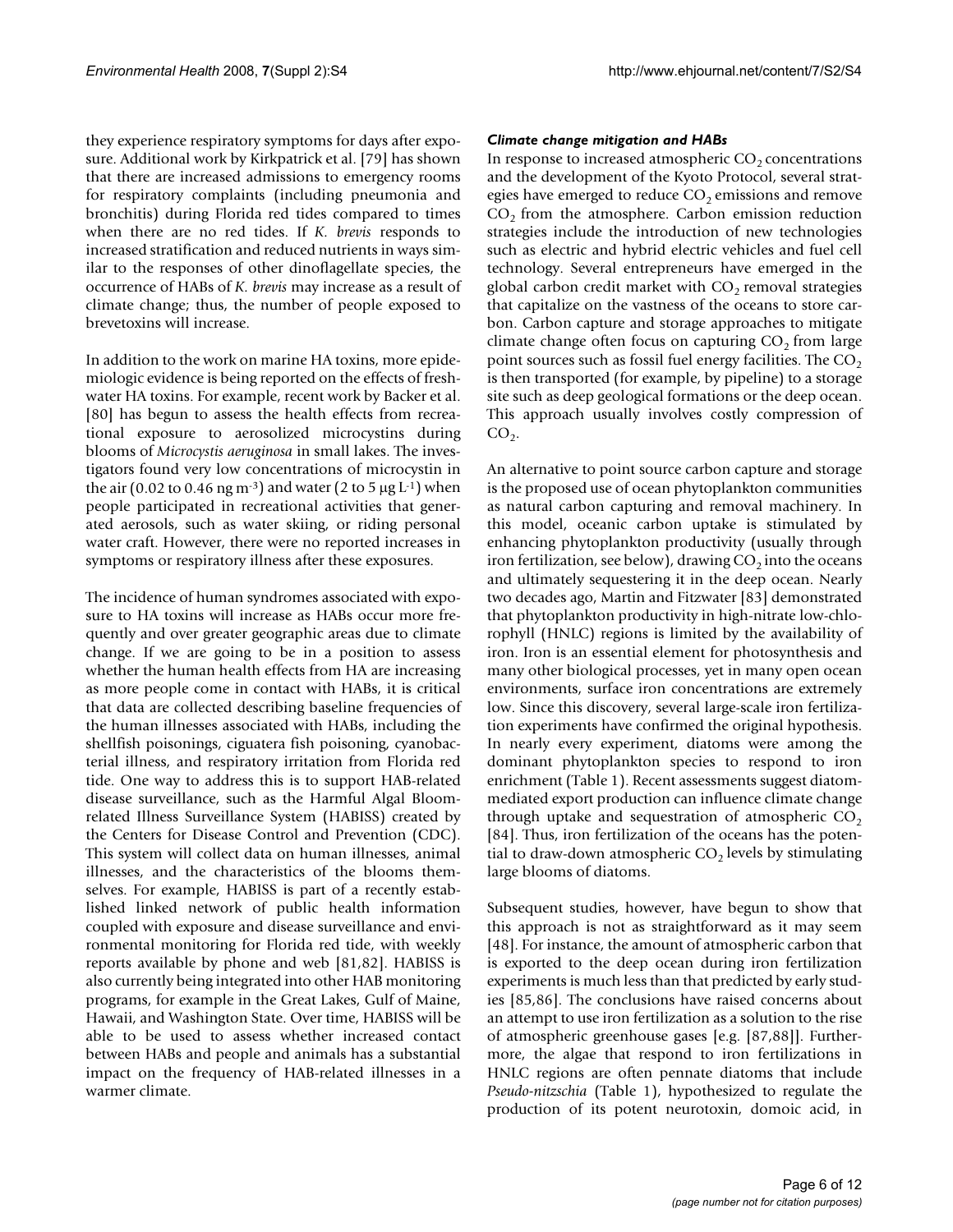| Year        | <b>Experiment</b> |                | Dominant Phytoplankton* Diatom genera responding to Iron Enrichment <sup>§</sup>                              |
|-------------|-------------------|----------------|---------------------------------------------------------------------------------------------------------------|
| 1993        | IronEx            | Mixed          | no data                                                                                                       |
| 1995        | <b>IronExII</b>   | <b>Diatoms</b> | Pseudo-nitzschiat                                                                                             |
| 1999        | <b>SOIREE</b>     | <b>Diatoms</b> | Fragilariopsis, Thalassiosira, Rhizosolenia, <b>Pseudo-nitzschia</b> , Nitzschia, Thalassiothrix              |
| 2000        | EisenEx           | <b>Diatoms</b> | Pseudo-nitzschia, Fragilariopsis, Thalassionema, Chaetoceros, Corethron                                       |
| <b>2001</b> | <b>SEEDS</b>      | <b>Diatoms</b> | Chaetoceros, Pseudo-nitzschia, Rhizosolenia, Leptocylindrus, Eucampia, Neodenticula                           |
| 2002        | <b>SERIES</b>     | <b>Diatoms</b> | <b>Pseudo-nitzschia.</b> Neodenticula. Thalassiothrix. Chaetoceros. Rhizosolenia. Thalassiosira.<br>Proboscia |
| 2002        | SOFeX (north)     | Mixed          | Pseudo-nitzschia                                                                                              |
| 2002        | SOFeX (south)     | <b>Diatoms</b> | Fragilariopsis, Corethron, Chaetoceros, Rhizosolenia                                                          |
| 2004        | <b>EIFEX</b>      | <b>Diatoms</b> | Thalassiothrix, Corethron, Rhizosolenoids, Pseudo-nitzschia, Fragilariopsis, Dactyliosolen                    |
| 2004        | SEEDS II          | Mixed          | Pseudo-nitzschia, Neodenticula                                                                                |

Numerically dominant diatom genera in blooms induced by large-scale iron fertilization experiments. Experiments summarized here are the Iron Enrichment Experiments I and II (IronExI and IronExII), Southern Ocean Iron Release Experiment (SOIREE), Iron Experiment (EisenEx), Subarctic Pacific Iron Experiment for Ecosystem Dynamics Study (SEEDS), Subarctic Ecosystem Response to Iron Enrichment Study (SERIES), Southern Ocean Iron Experiments – North and South (SOFeX north and south), European Iron Fertilization Experiment (EIFEX), and Subarctic Pacific Iron Experiment for Ecosystem Dynamics Study II (SEEDS II). The genus *Pseudo-nitzschia* is in bold to highlight the ubiquity of this genus in large-scale iron enrichment experiments. \*Data from Boyd *et al.* [100]. §Data compiled from Marchetti *et al.* [101], Hoffmann *et al.* [102], Tsuda *et al.* [103] and [104], and Martin *et al.* [105], Landry *et al.* [106]. †During IronExII, *Pseudo-nitzschia* was originally misidentified as *Nitzschia* (K. Coale, pers. comm.).

response to levels of available iron and copper in seawater [89].

Recent research has uncovered a gene encoding an iron storage protein (ferritin) in several species of *Pseudonitzschia* [90]. Together with the finding that domoic acid (DA) can complex trace metals such as iron and copper [89,91], this may help to explain their success in HNLC regions. Ferritin is a common molecule in many organisms, but its presence in diatoms had not previously been detected. Preliminary results suggest that the gene for ferritin may be confined to only a small subset of diatoms that includes the HA genus *Pseudo-nitzschia* [90]. *Pseudonitzschia* commonly occur along coastlines and are responsible for closures of shellfish and finfish harvests due to accumulation of DA in the tissues of commercially and recreationally important marine species. Very few open ocean *Pseudo-nitzschia* species have been isolated into culture. Even fewer isolates have been tested for DA production, thus far with negative results, indicating that either *Pseudo-nitzschia* species from HNLC ocean environments produce little or no DA or that the unique culture conditions required to elicit toxin production were not met [92]. Given the success of *Pseudo-nitzschia* species in iron enrichment experiments, it is important to investigate further their potential to produce toxin to better evaluate the consequences of proposed large-scale ocean fertilization to mitigate increasing atmospheric carbon [92].

#### *Successes, challenges, and the way forward*

Interactions among the atmospheric climate, oceanic conditions, and HABs occur on a range of timescales, with implications for the accuracy of predictions of HAB risks and subsequent HAB-related illnesses in humans and other animals (Figure 2). Note that predicting HAB risks is fundamentally different from predicting HAB occurrence, with the former being an assessment of the likelihood or probability of the latter. Quantitative prediction of HAB



### **Figure 2**

**Prediction timescales for climate impacts on HABs and human health**. Timescales and limits of prediction for atmospheric forcing of oceanographic conditions and harmful algal blooms and their impacts on human health. Aspects of the atmospheric climate are grouped into three categories; "weather", large-scale patterns of climate variability and climate change.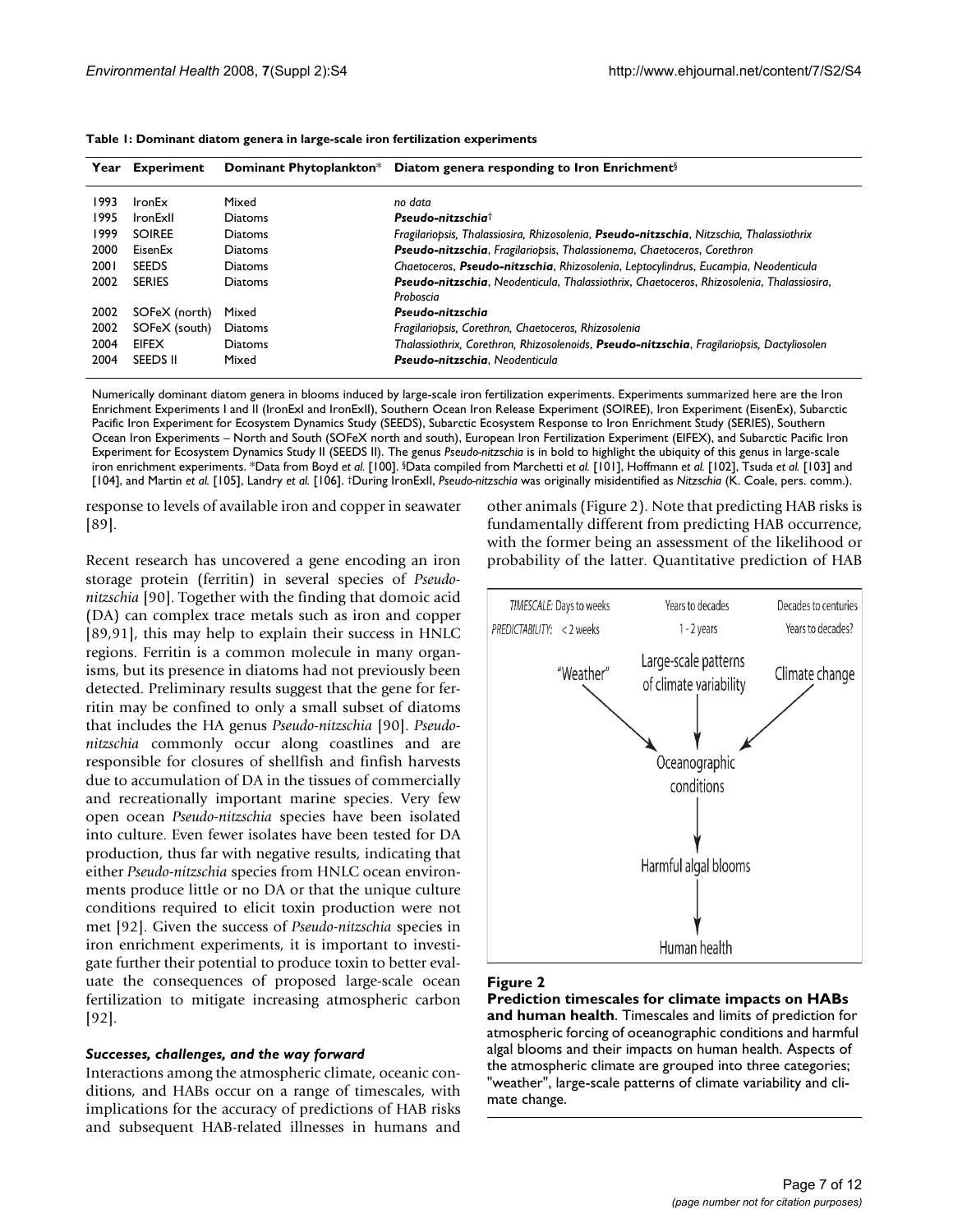initiation and distribution in space and time continues to elude scientists and resource managers. Accurate prediction will require a deeper understanding of HAB physiology and ecology than is presently known in order to adequately constrain parameters in coupled physical-biological models. However, if currently available information can be used to generate qualitative predictions of HAB risks, managers can be forewarned and operate at a heightened level of caution and can be prepared to respond rapidly if HAB risks are "high."

If local environmental factors are creating conditions favorable for HAB development, advanced warning of HAB risks will be limited by the fundamental predictability of the weather (i.e., up to 2 weeks) [93]. "Weather" events occur on a timescale of days to weeks and include local wind, precipitation and air temperature. Alternatively, large-scale patterns of climate variability (such as ENSO and PDO) can be predicted up to 1 year in advance [94,95]. Therefore, if oceanic conditions favorable for HAB development are well-correlated with variations in large-scale climate factors, as is the case for ENSO and *G. toxicus* which is associated with ciguatera fish poisoning [37,38], then advanced warning of HAB risks may be considerably extended in time.

One of the biggest challenges to research on climate change impacts on HAB variability and HAB-related illnesses is the paucity of long-term datasets with information in the necessary time and space scales to resolve key biophysical processes. The patchy and episodic nature of HABs begs for monitoring systems that provide continuous and co-located time series of physical, chemical, and biotic properties with at least daily observations. Specifically, this would include observations of phytoplankton species and concentration, nutrient and water chemistry profiles  $(CO_2$  and  $O_2$ ), temperature and salinity profiles, toxins, surface winds, and solar radiation [96]. Additional data from surveillance of HAB-related illnesses in humans and other animals would also be useful and would improve prediction capabilities [14]. Such historical databases and current operating observing systems are scarce [13,97].

Long time-series of observations are required to separate the influence of natural patterns of large-scale climate variability (such as ENSO and PDO) from anthropogenic climate change signals. Few observational and monitoring programs that track the chemical and/or biotic properties of marine (plankton) ecosystems have continuity over several decades. Those that have been sustained into the present from the early to mid 1900s have proved invaluable to climate research.

An example of a dataset which could be used to study global change and HABs in the future is the Continuous Plankton Recorder (CPR) Survey which provides near unbroken monthly coverage of transects across the northeast Atlantic and North Sea from 1946. Most of the region sampled by the CPR is further than 1 km offshore in open ocean waters, and is therefore relatively unaffected by anthropogenic eutrophication that is generally concentrated along the coast [11]. Even though most HA species are too small to be captured by the CPR, changes in the relative abundances of functional groups of phytoplankton (i.e., diatoms and dinoflagellates), and of some larger HA species, such as *Prorocentrum* and *Dinophysis* spp., can be assessed. Using this long-term dataset, the influence of the North Atlantic Oscillation (NAO) on the spatial distribution of these larger HA species was determined independently from the effects of anthropogenic eutrophication [11]. Distinguishing these effects lends credence to predictions of climate change impacts on HABs based on their response to warm phases of largescale patterns of climate variability. Monitoring programs with comparable spatial and temporal resolution to the CPR, but specifically targeting smaller size fractions of plankton containing HA species, will be required to elucidate climate change impacts in the future.

In a 1994 review on the potential consequences of climate change for toxic HABs, Tester commented that "our research, monitoring, and regulatory infrastructure is not adequately prepared to meet an expanding global threat" [39]. More than a decade later, limited progress has been made towards minimizing this future threat to human health. Future research should focus on further elucidating relationships between HABs and aspects of the local and large-scale climate. Foremost, this will require the development and deployment of observing systems to provide the consistent, long-term data necessary to identify links between HABs and the suite of ecosystem variables that are important for HA variability. There is also a pressing need to engage the human health community to ensure that environmental and human data not only characterize HAB events, but can also be used to predict human health risks. Observational data must then be integrated into empirical, theoretical, and numerical simulation models to test and validate hypotheses.

The IPCC is now considering making HAB risk forecasts, and assessing the potential impacts of climate change on HABs under the suite of 21st-century climate change scenarios [1,13]. A crucial step in assessing questions of climate change impacts on HABs will be matching the appropriate scales of information. Presently, the IPCC has organized efforts to explore the impacts of increasing greenhouse gases and changing aerosol concentrations on large-to-global scale climate changes. Efforts to match the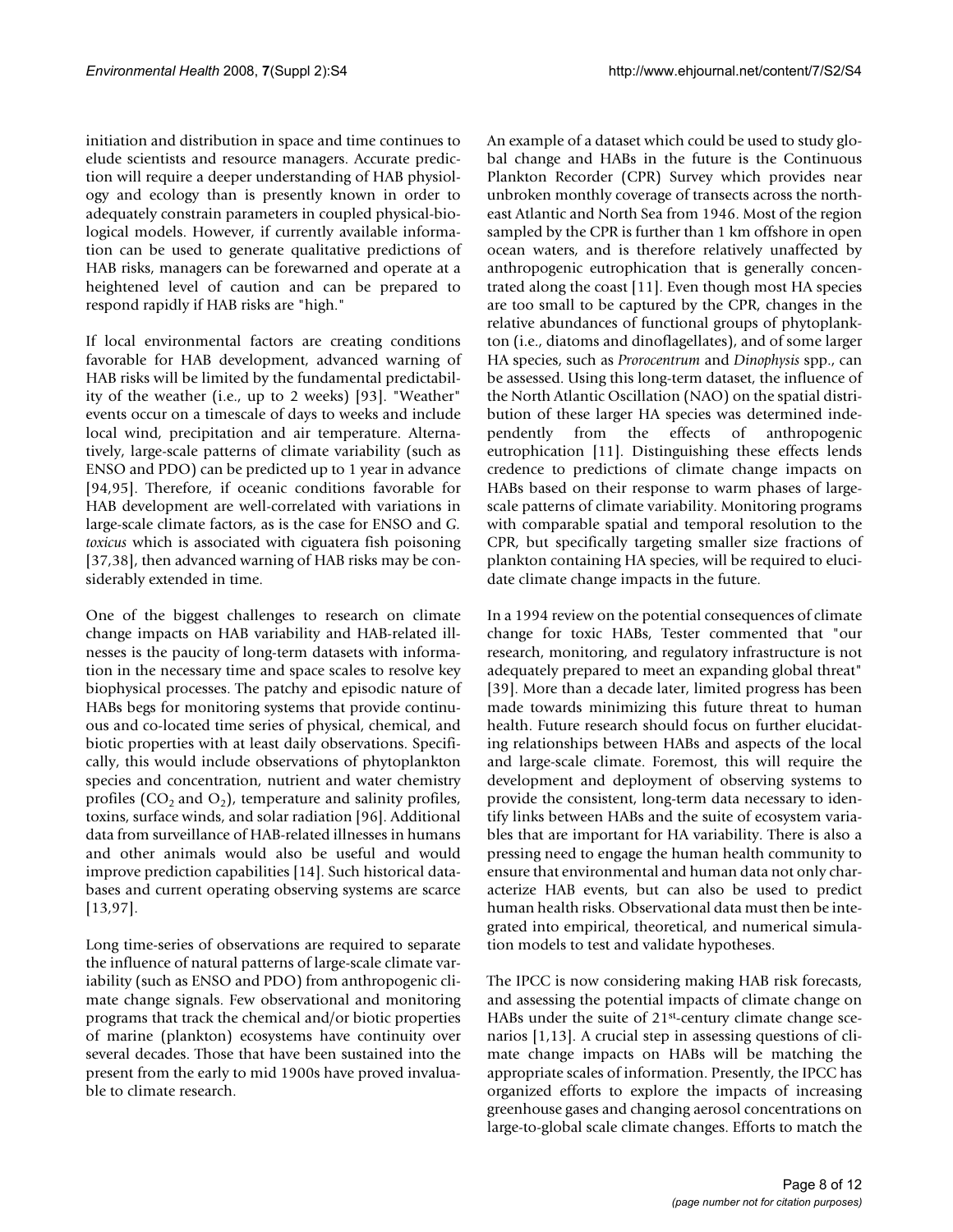outputs from the global scale climate studies to much more localized climate change impacts studies must first elucidate the local processes that give rise to HAB variations, and then to develop new methods for downscaling the IPCC climate change scenarios that can be used to build the bridge to HAB impacts studies. Currently, typical IPCC global climate models provide information on a grid with  $\sim$ 100 to 300 km resolution, which may not prove to be fine enough to be useful for local scale (1 to 10 km) HAB forecasting and risk assessments.

The approach to downscaling future climate change projections should be guided by the mechanisms that are both (i) demonstrated to be important environmental links to HAB risks, and (ii) demonstrated to be wellinformed by climate model outputs. For example, sea surface temperature in many estuaries is well correlated with regional surface air temperature, so statistical downscaling of temperature may prove useful in situations where HAB risks are clearly sensitive to surface water temperatures. In contrast, where local wind-forcing, stratification, and estuarine circulation are critical factors for HAB risks, it may be necessary to run much higher resolution (1 km) nested atmosphere and estuarine circulation models to assess the potential impacts of climate change on HAB risks. Whatever the case, efforts to match the outputs from global scale climate studies to more localized climate change impacts studies must first elucidate the local processes that give rise to HAB variations.

Finally, future research should focus on better elucidating relationships between HA and other biological components of the ecosystem. For example, interactions between the toxin-producing species of *Pseudo-nitzschia* and bacteria have been shown to influence production of domoic acid (see [13] and references therein). However, it is uncertain if and how anthropogenic climate change will influence this interaction. Similarly, physiological rates of uptake of HA-derived toxins by finfish and shellfish may change. Given the public uncertainty that already surrounds seafood consumption, recently termed the "seafood dilemma" [98], it will be important to monitor any increases in the susceptibility of seafood species to contamination by HABs, as well as the subsequent risks to consumers.

### **Conclusion**

Substantial research is needed to evaluate the direct and indirect associations between climate change, HABs, and human health. Specifically, future research efforts should focus on developing the empirical, theoretical, and numerical simulation models to integrate observations, test and validate hypotheses, and make risk forecasts of HAB occurrences and their impacts on human health under the suite of 21st-century future climate change scenarios. Such models will require simultaneous measurements of physical and biological environmental parameters made available through routine and consistent monitoring, and the identification of exposure health endpoints. To investigate this potential consequence of climate change, a new type of combined oceanographicepidemiologic study that addresses very long time spans and extensive geographic scales will be needed [99].

### **Competing interests**

The authors declare that they have no competing interests.

#### **Authors' contributions**

SKM took lead authorship of this manuscript, all other authors contributed equally. All authors read and approved the final manuscript.

#### **Acknowledgements**

We thank Walton W. Dickhoff, Usha Varanasi, Larry E. Brand, and John J. Stegeman for providing highly valued comments. This work was funded in part through grants from the NSF/NIEHS Centers for Oceans and Human Health, grant numbers NSF OCE04-32479 and NIEHS P50 ES012740 (EAL), NSF OCE-0432368 and NIEHS P50 ES012736 (LEF), NIEHS P50 ES012762 and NSF OCE-0434087 (SKM, MSP). SKM, VLT and NJM also were supported in part by the West Coast Center for Oceans and Human Health (WCCOHH) as part of the NOAA Oceans and Human Health Initiative, and this is WCCOHH publication no. 26. The WCCOHH is part of the National Marine Fisheries Service's Northwest Fisheries Science Center, Seattle, Washington.

This work was funded through grants from the NSF/NIEHS Centers for Oceans and Human Health.

This article has been published as part of *Environmental Health* Volume 7, Supplement 2, 2008: Proceedings of the Centers for Ocean and Health Investigators Meeting. The full contents of the supplement are available online at<http://www.ehjournal.net/supplements/7/S2>.

#### **References**

- 1. IPCC: **Summary for Policymakers: Contribution of Working Group I to the Fourth Assessment Report of the Intergovernmental Panel on Climate Change.** *IPCC, Geneva, Switzerland*; 2007:18.
- 2. Bindoff NL, Willebrand J, Artale V, Cazenave A, Gregory J, Gulev S, Hanawa K, Le Quéré C, Levitus S, Nojiri Y, Shum CK, Talley LD, Unnikrishnan A: **Observations: Oceanic Climate Change and Sea Level.** In *Climate Change 2007: The Physical Science Basis Contribution of Working Group I to the Fourth Assessment Report of the Intergovernmental Panel on Climate Change* Edited by: *Solomon S, Qin D, Manning M, Chen Z, Marquis M, Averyt KB, Tignor M, Miller HL*. *Cambridge, United Kingdom and New York, NY, USA: Cambridge University Press*; 2007:385-432.
- 3. Laws EA: **Climate Change, Oceans, and Human Health.** In *Ocean Yearbook 21* Edited by: *Chircop A, Coffen-Smout S, McConnell M*. *Bridge Street Books*; 2007:159-175.
- 4. Patz JA, Olson SH, Gray AL: **Climate change, oceans, and human health.** *Oceanography* 2006, **19(2):**52-61.
- 5. McMichael AJ, Woodruff RE, Hales S: **[Climate change and human](http://www.ncbi.nlm.nih.gov/entrez/query.fcgi?cmd=Retrieve&db=PubMed&dopt=Abstract&list_uids=16530580) [health: present and future risks.](http://www.ncbi.nlm.nih.gov/entrez/query.fcgi?cmd=Retrieve&db=PubMed&dopt=Abstract&list_uids=16530580)** *Lancet* 2006, **367:**859-869.
- 6. Erickson GM, Nishitani L: **The Possible Relationship of El Niño/ Southern Oscillation Events to Interannual Variation In** *Gonyaulax* **Populations as Shown by Records of Shellfish Toxicity.** In *El Niño North: Niño Effects in the Eastern Subarctic Pacific Ocean* Edited by: *Wooster WS, Fluharty DL*. *Seattle: Washington Sea Grant Program, University of Washington*; 1985:283-290.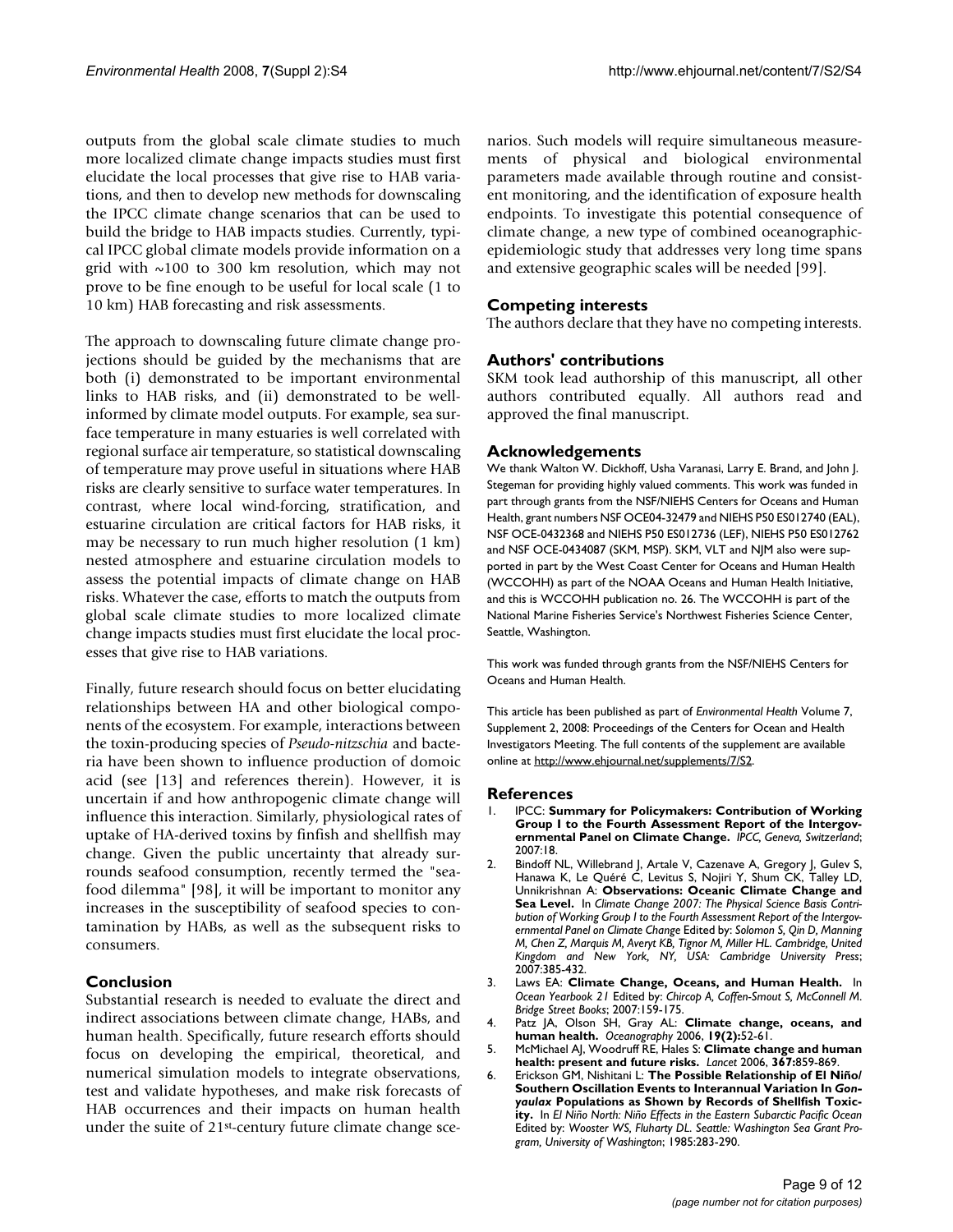- 7. HEED: **Health Ecological and Economic Dimensions of Global Change Program. Marine Ecosystems: Emerging Diseases As Indicators Of Change. Health of the Oceans from Labrador to Venezuela. Year of the Ocean Special Report. NOAA-OGP and NASA Grant number NA56GP 0623.** Edited by: *Epstein PR, Sherman BH, Siegfried ES, Langston A, Prasad S, Mckay B*. *Boston: The Center for Conservation Medicine and CHGE Harvard Medical School*; 1998:85.
- 8. Trainer VL, Eberhart B-TL, Wekell JC, Adams NG, Hanson L, Cox F, Dowell J: **Paralytic shellfish toxins in Puget Sound, Washington State.** *J Shellfish Res* 2003, **22(1):**213-223.
- Hayes ML, Bonaventura J, Mitchell TP, Prospero JM, Shinn EA, Van Dolah F, Barber RT: **How are climate and marine biological outbreaks functionally linked?** *Hydrobiologia* 2001, **460:**213-220.
- 10. Dale B, Edwards M, Reid PC: **Climate Change and Harmful Algae Blooms.** In *Ecol Stud Volume 189*. Edited by: *Granéli E, Turner JT*. *Heidelberg, Berlin: Springer-Verlag*; 2006:367-378.
- 11. Edwards M, Johns DG, Leterme SC, Svendsen E, Richardson AJ: **Regional climate change and harmful algal blooms in the northeast Atlantic.** *Limnol Oceanogr* 2006, **51(2):**820-829.
- 12. Smayda TJ: **Bloom dynamics: Physiology, behavior, trophic effects.** *Limnol Oceanogr* 1997, **42(5):**1132-1136.
- 13. Erdner D, Dyble J, Parsons ML, Stevens RC, Hubbard KA, Wrabel ML, Moore SK, Lefebvre KA, Anderson DM, Bienfang P, Bidigare RR, Parker MS, Moeller P, Brand LE, Trainer VL: **Centers for Oceans and Human Health: a unified approach to the challenge of harmful algal blooms.** *Environ Health* 2008, **7(Suppl 2):**s2.
- 14. Epstein PR: **[Climate change and emerging infectious diseases.](http://www.ncbi.nlm.nih.gov/entrez/query.fcgi?cmd=Retrieve&db=PubMed&dopt=Abstract&list_uids=11489423)** *Microbes Infect* 2001, **3:**747-754.
- 15. Hallegraeff GM: **A review of harmful algae blooms and their apparent global increase.** *Phycologia* 1993, **32(2):**79-99.
- 16. Kite-Powell H, Fleming LE, Backer L, Faustman E, Hoagland P, Tsuchiya A, Younglove L: **Linking the oceans to public health: What is the "human health" in OHH.** *Environ Health* 2008, **7(Suppl 2):**S6.
- 17. Van Dolah FM: **[Marine Algal Toxins: Origins, Health Effects,](http://www.ncbi.nlm.nih.gov/entrez/query.fcgi?cmd=Retrieve&db=PubMed&dopt=Abstract&list_uids=10698729) [and Their Increased Occurrence.](http://www.ncbi.nlm.nih.gov/entrez/query.fcgi?cmd=Retrieve&db=PubMed&dopt=Abstract&list_uids=10698729)** *Environ Health Perspect* 2000, **108(Suppl 1):**133-141.
- 18. Glibert PM, Anderson DM, Gentien P, Graneli E, Sellner KG: **The global complex phenomena of harmful algae.** *Oceanography* 2005, **18(2):**136-147.
- 19. Haines A, Patz JA: **[Health effects of climate change.](http://www.ncbi.nlm.nih.gov/entrez/query.fcgi?cmd=Retrieve&db=PubMed&dopt=Abstract&list_uids=14709582)** *JAMA* 2004, **291(1):**99-103.
- 20. Patz JA, Campbell-Lendrum D, Holloway T, Foley JA: **[Impact of](http://www.ncbi.nlm.nih.gov/entrez/query.fcgi?cmd=Retrieve&db=PubMed&dopt=Abstract&list_uids=16292302) [regional climate change on human health.](http://www.ncbi.nlm.nih.gov/entrez/query.fcgi?cmd=Retrieve&db=PubMed&dopt=Abstract&list_uids=16292302)** *Nature* 2005, **438(7066):**310-317.
- 21. Watson RT, Patz JA, Gubler DJ, Parson EA, Vincent JH: **[Environ](http://www.ncbi.nlm.nih.gov/entrez/query.fcgi?cmd=Retrieve&db=PubMed&dopt=Abstract&list_uids=16121261)[mental health implications of global climate change.](http://www.ncbi.nlm.nih.gov/entrez/query.fcgi?cmd=Retrieve&db=PubMed&dopt=Abstract&list_uids=16121261)** *Journal of Environmental Monitoring* 2005, **7(9):**834-843.
- 22. Mantua NJ, Hare SR, Zhang Y, Wallace JM, Francis RC: **A Pacific Interdecadal Climate Oscillation with Impacts on Salmon Production.** *Bull Am Meteorol Soc* 1997, **78(6):**1069-1079.
- 23. Behrenfeld MJ, O'Malley RT, Siegel DA, McClain CR, Sarmiento JL, Feldman GC, Milligan AJ, Falkowski PG, Letelier RM, Boss ES: **[Cli](http://www.ncbi.nlm.nih.gov/entrez/query.fcgi?cmd=Retrieve&db=PubMed&dopt=Abstract&list_uids=17151666)[mate-driven trends in contemporary ocean productivity.](http://www.ncbi.nlm.nih.gov/entrez/query.fcgi?cmd=Retrieve&db=PubMed&dopt=Abstract&list_uids=17151666)** *Nature* 2006, **444:**. doi:10.1038/nature05317.
- 24. Botsford LW, Castilla JC, Peterson CH: **The Management of Fisheries and Marine Ecosystems.** *Science* 1997, **277:**509-515.
- 25. Mantua NJ, Hare SR: **The Pacific Decadal Oscillation.** *J Oceanogr* 2002, **58:**35-44.
- 26. Rasmusson EM, Wallace JM: **[Meteorological aspects of the El](http://www.ncbi.nlm.nih.gov/entrez/query.fcgi?cmd=Retrieve&db=PubMed&dopt=Abstract&list_uids=17806710) [Niño/Southern Oscillation.](http://www.ncbi.nlm.nih.gov/entrez/query.fcgi?cmd=Retrieve&db=PubMed&dopt=Abstract&list_uids=17806710)** *Science* 1983, **222:**1195-1202.
- 27. Rasmusson EM, Carpenter TH: **Variations in tropical sea surface temperature and surface wind fields associated with the Southern Oscillation/El Niño. 110:**354-384.
- 28. Maclean JL: **Indo-Pacific Red Tides, 1985–1988.** *Mar Pollut Bull* 1989, **20(7):**304-310.
- 29. Corno G, Karl DM, Church MJ, Letelier RM, Lukas R, Bidigare RR, Abbott MR: **Impact of climate forcing on ecosystem processes in the North Pacific Subtropical Gyre.** *J Geophys Res, C* 2007, **112(C04021):**. doi:10.1029/2006JC003730.
- 30. Boyd PW, Doney SC: **Modelling regional responses by marine pelagic ecosystems to global climate change.** *Geophys Res Lett* 2002, **29(16):**. doi: 10.1029/2001GL014130.
- 31. Doney SC: **[Plankton in a warmer world.](http://www.ncbi.nlm.nih.gov/entrez/query.fcgi?cmd=Retrieve&db=PubMed&dopt=Abstract&list_uids=17151650)** *Nature* 2006, **444:**695-696.
- 32. Behrenfeld MJ, Randerson JT, McClain CR, Feldman GC, Los SO, Tucker CJ, Falkowski PG, Field CB, Frouin R, Esaias WE, Kolber DD, Pollack NH: **[Biospheric Primary Production During an ENSO](http://www.ncbi.nlm.nih.gov/entrez/query.fcgi?cmd=Retrieve&db=PubMed&dopt=Abstract&list_uids=11283369) [Transition.](http://www.ncbi.nlm.nih.gov/entrez/query.fcgi?cmd=Retrieve&db=PubMed&dopt=Abstract&list_uids=11283369)** *Science* 2001, **291:**2594-2597.
- 33. Bopp L, Monfray P, Aumont O, Dufresne J-L, Le Treut H, Madec G, Terray L, Orr JC: **Potential impact of climate change on marine export production.** *Global Biogeochemical Cycles* 2001, **15(1):**81-99.
- 34. Cox PM, Betts RA, Jones CD, Spall SA, Totterdell IJ: **[Acceleration](http://www.ncbi.nlm.nih.gov/entrez/query.fcgi?cmd=Retrieve&db=PubMed&dopt=Abstract&list_uids=11089968) [of global warming due to carbon-cycle feedbacks in a cou](http://www.ncbi.nlm.nih.gov/entrez/query.fcgi?cmd=Retrieve&db=PubMed&dopt=Abstract&list_uids=11089968)[pled climate model.](http://www.ncbi.nlm.nih.gov/entrez/query.fcgi?cmd=Retrieve&db=PubMed&dopt=Abstract&list_uids=11089968)** *Nature* 2000, **408:**184-187.
- 35. Tozzi S, Schofield O, Falkowski P: **Historical climate change and ocean turbulence as selective agents for two key phytoplankton functional groups.** *Mar Ecol Prog Ser* 2004, **274:**123-132.
- Falkowski PG, Katz ME, Knoll AH, Quigg A, Raven JA, Schofield O, Taylor FJR: **[The Evolution of Modern Eukaryotic Phytoplank](http://www.ncbi.nlm.nih.gov/entrez/query.fcgi?cmd=Retrieve&db=PubMed&dopt=Abstract&list_uids=15256663)[ton.](http://www.ncbi.nlm.nih.gov/entrez/query.fcgi?cmd=Retrieve&db=PubMed&dopt=Abstract&list_uids=15256663)** *Science* 2004, **305:**354-360.
- 37. Hales S, Weinstein P, Woodward A: **Ciguatera (Fish Poisoning), El Niño, and Pacific Sea Surface Temperatures.** *Ecosyst Health* 1999, **5(1):**20-25.
- 38. Chateau-Degat ML, Chinain M, Cerf N, Gingras S, Hubert B, Dewailly E: **Seawater temperature, Gambierdiscus spp. variability and incidence of ciguatera poisoning in French Polynesia.** *Harmful Algae* 2005, **4(6):**1053-1062.
- Tester PA: [Harmful Marine Phytoplankton and Shellfish Tox](http://www.ncbi.nlm.nih.gov/entrez/query.fcgi?cmd=Retrieve&db=PubMed&dopt=Abstract&list_uids=7840480)**[icity: Potential Consequences of Climate Change.](http://www.ncbi.nlm.nih.gov/entrez/query.fcgi?cmd=Retrieve&db=PubMed&dopt=Abstract&list_uids=7840480)** *Ann N Y Acad Sci* 1994, **740:**69-76.
- 40. Meehi GA, Stocker TF, Collins WD, Friedlingstein P, Gaye AT, Gregory JM, Kitoh A, Knutti R, Murphy JM, Noda A, Raper SCB, Watterson IG, Weaver AJ, Zhao Z-C: **Global Climate Projections.** In *Climate Change 2007: The Physical Science Basis Contribution of Working Group I to the Fourth Assessment Report of the Intergovernmental Panel on Climate Change* Edited by: *Solomon S, Qin D, Manning M, Chen Z, Marquis M, Averyt KB, Tignor M, Miller HL*. *Cambridge, United Kingdom and New York, NY, USA: Cambridge University Press*; 2007:747-845.
- 41. Gessner BD, Middaugh JP: **[Paralytic shellfish poisoning in](http://www.ncbi.nlm.nih.gov/entrez/query.fcgi?cmd=Retrieve&db=PubMed&dopt=Abstract&list_uids=7709919) [Alaska: a 20-year retrospective analysis.](http://www.ncbi.nlm.nih.gov/entrez/query.fcgi?cmd=Retrieve&db=PubMed&dopt=Abstract&list_uids=7709919)** *Am J Epidemiol* 1995, **141(8):**766-770.
- 42. Nishitani L, Chew KK: **Recent developments in Paralytic Shellfish Poisoning research.** *Aquaculture* 1984, **39:**317-329.
- 43. Moore SK, Mantua NJ, Trainer VL, Hickey BM: **[Recent trends in](http://www.ncbi.nlm.nih.gov/entrez/query.fcgi?cmd=Retrieve&db=PubMed&dopt=Abstract&list_uids=18437245) [paralytic shellfish toxins in Puget Sound, relationships to cli](http://www.ncbi.nlm.nih.gov/entrez/query.fcgi?cmd=Retrieve&db=PubMed&dopt=Abstract&list_uids=18437245)[mate, and capacity for prediction of toxic events.](http://www.ncbi.nlm.nih.gov/entrez/query.fcgi?cmd=Retrieve&db=PubMed&dopt=Abstract&list_uids=18437245)** *Harmful Algae* . Accepted
- 44. Salathe' EP, Mote PW, Wiley MW: **Considerations for selecting downscaling methods for integrated assessments of climate change impacts.** *International Journal of Climatology* 2007, **27(12):**1611-1621. doi: 1610.1002/joc.1540.
- 45. Moore SK, Mantua NJ, Kellogg JP, Newton JA: **Local and largescale climate forcing of Puget Sound oceanographic properties on seasonal to interdecadal timescales.** *Limnol Oceanogr* 2008, **53(5):**1746-1758.
- 46. Paerl HW, Huisman J: **[Blooms Like It Hot.](http://www.ncbi.nlm.nih.gov/entrez/query.fcgi?cmd=Retrieve&db=PubMed&dopt=Abstract&list_uids=18388279)** *Science* 2008, **320:**57-58.
- 47. Orr JC, Fabry VJ, Aumont O, Bopp L, Doney SC, Feely RA, Gnanadesikan A, Gruber N, Ishida A, Joos F, Key RM, Lindsay K, Maier-Reimer E, Matear R, Monfray P, Mouchet A, Najjar RG, Plattner G-K, Rodgers KB, Sabine CL, Sarmiento JL, Schlitzer R, Slater RD, Totterdell IJ, Weirig M-F, Yamanaka Y, Yool A: **[Anthropogenic ocean](http://www.ncbi.nlm.nih.gov/entrez/query.fcgi?cmd=Retrieve&db=PubMed&dopt=Abstract&list_uids=16193043) [acidification over the twenty-first century and its impact on](http://www.ncbi.nlm.nih.gov/entrez/query.fcgi?cmd=Retrieve&db=PubMed&dopt=Abstract&list_uids=16193043) [calcifying organisms.](http://www.ncbi.nlm.nih.gov/entrez/query.fcgi?cmd=Retrieve&db=PubMed&dopt=Abstract&list_uids=16193043)** *Nature* 2005, **437:**681-686. doi: 610.1038/ nature04095.
- 48. Riebesell U: Effects of CO<sub>2</sub> Enrichment on Marine Phytoplank**ton.** *J Oceanogr* 2004, **60:**719-729.
- 49. Caldeira K, Wickett ME: **[Anthropogenic carbon and ocean pH.](http://www.ncbi.nlm.nih.gov/entrez/query.fcgi?cmd=Retrieve&db=PubMed&dopt=Abstract&list_uids=14508477)** *Nature* 2003, **425:**365.
- 50. Raven J, Caldeira K, Elderfield H, Hoegh-Guldberg O, Liss P, Riebesell U, Shepherd J, Turley C, Watson A: **Ocean acidification due to increasing atmospheric carbon dioxide.** *London: The Royal Society*; 2005.
- 51. Schippers P, Lürling M, Scheffer M: **Increase of atmospheric CO<sub>2</sub>**<br>**promotes phytoplankton productivity.** Ecol Lett 2004, promotes phytoplankton productivity. **7:**446-451. doi: 410.1111/j.1461-0248.2004.00597.x.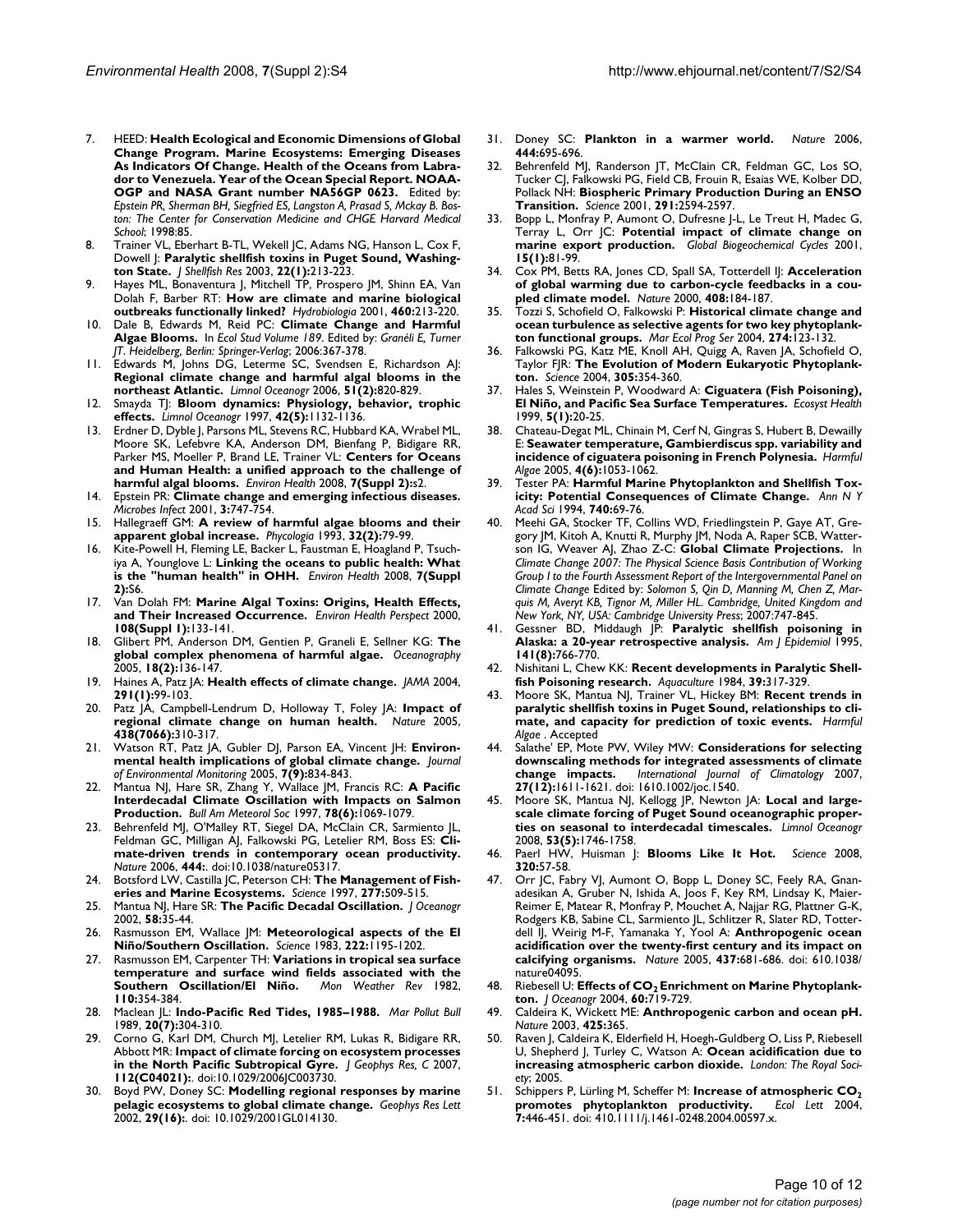- 52. Riebesell U, Zondervan I, Rost B, Tortell PD, Zeebe RE, Morel FMM: **Reduced calcification of marine plankton in response to increased atmospheric CO[2.](http://www.ncbi.nlm.nih.gov/entrez/query.fcgi?cmd=Retrieve&db=PubMed&dopt=Abstract&list_uids=11014189)** *Nature* 2000, **407:**364-367.
- 53. Hays GC, Richardson AJ, Robinson C: **Climate change and marine plankton.** *TRENDS in Ecology and Evolution* 2005, **marine** plankton.<br>**20(6):**337-344.
- 54. Hansen PJ, Lundholm N, Rost B: **Growth limitation in marine red-tide dinoflagellates: effects of pH versus inorganic carbon availability.** *Mar Ecol Prog Ser* 2007, **334:**63-71.
- 55. Lundholm N, Hansen PJ, Kotaki Y: **Effect of pH on growth and domoic acid production by potentially toxic diatoms of the genera** *Pseudo-nitzschia* **and** *Nitzschia***.** *Mar Ecol Prog Ser* 2004, **273:**1-15.
- 56. Hinga KR: **Co-occurrence of dinoflagellate blooms and high pH in marine enclosures.** *Mar Ecol Prog Ser* 1992, **86:**181-187.
- 57. Huber BT, Hodell DA, Hamilton CP: **Middle-late Cretaceous climate of the southern high latitudes: stable isotopic evidence for minimal equator-to-pole thermal gradients.** *Geological Society of America Bulletin* 1996, **107(10):**1164-1191.
- 58. Shapiro J: **[Blue-green algae: why they become dominant.](http://www.ncbi.nlm.nih.gov/entrez/query.fcgi?cmd=Retrieve&db=PubMed&dopt=Abstract&list_uids=4630211)** *Science* 1973, **179:**382-384.
- 59. Paerl HW, Ustach JF: **Blue-green algal scums: An explanation for their occurrence during freshwater blooms.** *Limnol Oceanogr* 1982, **27(2):**212-217.
- 60. Goldman JC: **[Carbon dioxide and pH: Effect on species succes](http://www.ncbi.nlm.nih.gov/entrez/query.fcgi?cmd=Retrieve&db=PubMed&dopt=Abstract&list_uids=4200507)[sion of algae.](http://www.ncbi.nlm.nih.gov/entrez/query.fcgi?cmd=Retrieve&db=PubMed&dopt=Abstract&list_uids=4200507)** *Science* 1973, **182:**306-307.
- 61. Shapiro J: **[Carbon dioxide and pH: Effect on species succession](http://www.ncbi.nlm.nih.gov/entrez/query.fcgi?cmd=Retrieve&db=PubMed&dopt=Abstract&list_uids=4200507) [of algae.](http://www.ncbi.nlm.nih.gov/entrez/query.fcgi?cmd=Retrieve&db=PubMed&dopt=Abstract&list_uids=4200507)** *Science* 1973, **182:**306-307.
- 62. Barbiero RP, Tuchman ML: **Results from the U.S. EPA's biological open water surveillance program of the Laurentian Great Lakes: I. Introduction and phytoplankton results.** *J Gt Lakes Res* 2001, **27(2):**134-154.
- 63. Kudela R, Pitcher G, Probyn T, Figueiras F, Moita T, Trainer V: **Harmful Algal Blooms in Coastal Upwelling Systems.** *Oceanography* 2005, **18(2):**184-197.
- 64. Fraga S, Bakun A: **Climate change and harmful algal blooms: The example of** *Gymnodinium catenatum* **on the Galician Coast.** In *Toxic Phytoplankton Blooms in the Sea* Edited by: *Smayda TJ, Shimizu Y*. *New York: Elsevier Science Publishers*; 1993:59-65.
- 65. Bakun A: **[Global Climate Change and Intensification of](http://www.ncbi.nlm.nih.gov/entrez/query.fcgi?cmd=Retrieve&db=PubMed&dopt=Abstract&list_uids=17813287) [Coastal Ocean Upwelling.](http://www.ncbi.nlm.nih.gov/entrez/query.fcgi?cmd=Retrieve&db=PubMed&dopt=Abstract&list_uids=17813287)** *Science* 1990, **247:**198-201.
- 66. Mendelssohn R, Schwing FB: **Common and uncommon trends in SST and wind stress in the California and Peru-Chile current systems.** *Progress in Oceanography* 2002, **53:**141-162.
- 67. Schwing FB, Mendelssohn R: **Increased coastal upwelling in the California Current system. 102:**3421-3438.
- 68. LaDochy S, Ramirez P, Patzert WC: **Southern California upwelling: Is recent weakening a result of global warming?** *19th Conference on Climate Variability and Change. San Antonio, TX* 2007.
- 69. Snyder MA, Sloan LC, Diffenbaugh NS, Bell JL: **Future climate change and upwelling in the California Current.** *Geophys Res Lett* 2003, **30(15):**1823. doi:1810.1029/2003GL017647.
- 70. Álvarez-Salgado XA, Labarta U, Fernndez-Reiriz MJ, Figueiras FG, Rosón G, Piedracoba S, Filgueira R, Cabanas JM: **[Renewal time and](http://www.ncbi.nlm.nih.gov/entrez/query.fcgi?cmd=Retrieve&db=PubMed&dopt=Abstract&list_uids=18437245) [the impact of harmful algal blooms on the extensive mussel](http://www.ncbi.nlm.nih.gov/entrez/query.fcgi?cmd=Retrieve&db=PubMed&dopt=Abstract&list_uids=18437245) raft culture of the Iberian coastal upwelling system (NE [Europe\).](http://www.ncbi.nlm.nih.gov/entrez/query.fcgi?cmd=Retrieve&db=PubMed&dopt=Abstract&list_uids=18437245)** *Harmful Algae* 2007. doi:10.1016/j.hal.2008.1004.1007.
- 71. Barnett TP, Adam JC, Lettenmaier DP: **[Potential impacts of a](http://www.ncbi.nlm.nih.gov/entrez/query.fcgi?cmd=Retrieve&db=PubMed&dopt=Abstract&list_uids=16292301) [warming climate on water availability in snow-dominated](http://www.ncbi.nlm.nih.gov/entrez/query.fcgi?cmd=Retrieve&db=PubMed&dopt=Abstract&list_uids=16292301) [regions.](http://www.ncbi.nlm.nih.gov/entrez/query.fcgi?cmd=Retrieve&db=PubMed&dopt=Abstract&list_uids=16292301)** *Nature* 2005, **438:**303-309. doi:310.1038/nature04141.
- 72. Peperzak L: **Climate change and harmful algal blooms in the North Sea.** *Acta Oecol* 2003, **24:**S139-S144.
- 73. Peperzak L: **[Future increase in harmful algal blooms in the](http://www.ncbi.nlm.nih.gov/entrez/query.fcgi?cmd=Retrieve&db=PubMed&dopt=Abstract&list_uids=15918356) [North Sea due to climate change.](http://www.ncbi.nlm.nih.gov/entrez/query.fcgi?cmd=Retrieve&db=PubMed&dopt=Abstract&list_uids=15918356)** *Water Sci Technol* 2005, **51(5):**31-36.
- 74. Confalonieri U, Menne B, Akhtar R, Ebi KL, Hauengue M, Kovats RS, Revich B, Woodward A: **Human Health.** In *Climate Change 2007: Impacts, Adaptation and Vulnerability Contribution of Working Group II to the Fourth Assessment Report of the Intergovernmental Panel on Climate Change* Edited by: *Parry ML, Canziani OF, Palutikof JP, van der Linden PJ, Hanson CE*. *Cambridge, UK: Cambridge University Press*; 2007:391-431.
- Backer LC, Fleming LE, Rowan A, Cheng Y-S, Benson J, Pierce RH, Zaias J, Bean J, Bossart GD, Johnson D, Quimbo R, Baden DG: **Recreational Exposure to Aerosolized Brevetoxins During Florida Red Tide Events.** *Harmful Algae* 2003, **2(19–28):**.
- 76. Backer LC, Kirkpatrick B, Fleming LE, Cheng Y-S, Pierce R, Bean JA, Clark R, Johnson D, Wanner A, Tamer R, Baden DG: **[Occupational](http://www.ncbi.nlm.nih.gov/entrez/query.fcgi?cmd=Retrieve&db=PubMed&dopt=Abstract&list_uids=15866778) [Exposure to Aerosolized Brevetoxins during Florida Red](http://www.ncbi.nlm.nih.gov/entrez/query.fcgi?cmd=Retrieve&db=PubMed&dopt=Abstract&list_uids=15866778) [Tide Events: Impacts on a Healthy Worker Population.](http://www.ncbi.nlm.nih.gov/entrez/query.fcgi?cmd=Retrieve&db=PubMed&dopt=Abstract&list_uids=15866778)** *Environ Health Perspect* 2005, **113(5):**644-649.
- 77. Fleming LE, Kirkpatrick B, Backer LC, Bean JA, Wanner A, Dalpra D, Tamer R, Zaias J, Cheng Y-S, Pierces R, Naar J, Abraham W, Clark R, Zhou Y, Henry MS, Johnson D, Bogart G Van de, Bossart GD, Harrington M, Baden DG: **[Initial Evaluation of the Effects of Aero](http://www.ncbi.nlm.nih.gov/entrez/query.fcgi?cmd=Retrieve&db=PubMed&dopt=Abstract&list_uids=15866779)[solized Florida Red Tide Toxins \(Brevetoxins\) in Persons](http://www.ncbi.nlm.nih.gov/entrez/query.fcgi?cmd=Retrieve&db=PubMed&dopt=Abstract&list_uids=15866779) [with Asthma.](http://www.ncbi.nlm.nih.gov/entrez/query.fcgi?cmd=Retrieve&db=PubMed&dopt=Abstract&list_uids=15866779)** *Environ Health Perspect* 2005, **113(5):**650-657.
- Fleming LE, Kirkpatrick B, Backer LC, Bean JA, Wanner A, Reich A, Zaias J, Cheng Y-S, Pierce R, Naar J, Abraham WM, Baden DG: [Aer](http://www.ncbi.nlm.nih.gov/entrez/query.fcgi?cmd=Retrieve&db=PubMed&dopt=Abstract&list_uids=17218574)**[osolized Red Tide Toxins \(Brevetoxins\) and Asthma.](http://www.ncbi.nlm.nih.gov/entrez/query.fcgi?cmd=Retrieve&db=PubMed&dopt=Abstract&list_uids=17218574)** *Chest* 2007, **131:**187-194.
- 79. Kirkpatrick B, Fleming LE, Backer LC, Bean JA, Tamer R, Kirkpatrick G, Kane T, Wanner A, Dalpra D, Reich A, Baden D: **Environmental exposures to Florida red tides: effects on emergency room respiratory diagnoses admissions.** *Harmful Algae* 2006, **5:**526-533.
- 80. Backer LC, Carmichael W, Kirkpatrick B, Williams C, Irvin M, Zhou Y, Johnson TB, Nierenberg K, Hill VR, Kieszak SM, Cheng Y-S: **Recreational exposure to microcystins during a** *Microcystis aeruginosa* **bloom in a small lake.** *Marine Drugs Special Issue* in press.
- 81. Fisher KM, Allen AL, Keller HM, Bronder ZE, Fenstermacher LE, Vincent MS: **Annual Report of the Gulf of Mexico Harmful Algal Bloom Operational Forecast System (GOM HAB-OFS).** [\[http://tidesandcurrents.noaa.gov/publications/](http://tidesandcurrents.noaa.gov/publications/tech_rpt_47.pdf) [tech\\_rpt\\_47.pdf\]](http://tidesandcurrents.noaa.gov/publications/tech_rpt_47.pdf). *Silver Spring, MD: NOAA Technical Report NOS CO-OPS 047*
- 82. Stumpf RP, Culver ME, Tester PA, Kirkpatrick GJ, Pederson BA, Tomlinson M, Truby E, Ransibrahmanakul V, Hughes K, Soracco M: **Monitoring** *Karenia brevis* **blooms in the Gulf of Mexico Using Satellite Ocean Color Imagery and Other Data.** *Harmful Algae* 2003, **2(2):**147-160.
- 83. Martin JH, Fitzwater SE: **Iron deficiency limits phytoplankton growth in the north-east Pacific subarctic.** *Nature* 1988, **331:**341-343. doi:310.1038/331341a331340.
- Brzezinski MA, Pride CJ, Franck VM, Sigman DM, Sarmiento JL, Matsumoto K, Gruber N, Rau GH, Coale KH: **A switch from Si(OH)4 to NO3 - depletion in the glacial Southern Ocean.** *Geophys Res Lett* 2002, **29:**. doi: 10.1029/2001GL014349.
- Watson AJ, Law CS, Van Scoy KA, Millero FJ, Yao W, Friederich GE, Liddicoat MI, Wanninkhof RH, Barber RT, Coale KH: **Minimal effect of iron fertilization on sea-surface carbon dioxide concentrations.** *Nature* 1994, **371:**143-145.
- 86. Charette MA, Buesseler KO: **Does iron fertilization lead to rapid carbon export in the Southern Ocean?** *Geochemistry, Geophysics, Geosystems* 2000, **1:**2000GC000069.
- Boyd PW, Law CS, Wong CS, Nojiri Y, Tsuda ALM, Takeda S, Rivkin R, Harrison PJ, Strzepek R, Gower J, McKay RM, Abraham E, Arychuk M, Barwell-Clarke J, Crawford W, Crawford D, Hale M, Harada K, Johnson K, Kiyosawa H, Kudo I, Marchetti A, Miller W, Needoba J, Nishioka J, Ogawa H, Page J, Robert M, Saito H, Sastri A, Sherry N, Soutar T, Sutherland N, Taira Y, Whitney F, Wong S-KE, Yoshimura T: **[The decline and fate of an iron-induced subarctic phyto](http://www.ncbi.nlm.nih.gov/entrez/query.fcgi?cmd=Retrieve&db=PubMed&dopt=Abstract&list_uids=15058302)[plankton bloom.](http://www.ncbi.nlm.nih.gov/entrez/query.fcgi?cmd=Retrieve&db=PubMed&dopt=Abstract&list_uids=15058302)** *Nature* 2004, **428:**549-553.
- 88. Chisholm SW: **[Stirring times in the Southern Ocean.](http://www.ncbi.nlm.nih.gov/entrez/query.fcgi?cmd=Retrieve&db=PubMed&dopt=Abstract&list_uids=11048702)** *Nature* 2000, **407:**685-687.
- 89. Wells ML, Trick CG, Cochlan WP, Hughes MP, Trainer VL: **Domoic acid: The synergy of iron, copper, and the toxicity of diatoms.** *Limnol Oceanogr* 2005, **50(6):**1908-1917.
- Parker MS, Marchetti A, Lin EO, Armbrust EV: Iron storage by fer**ritin in marine pennate diatoms – Part I: Discovery of a ferritin gene in diatoms and comparative sequence analyses.** *Meeting of the American Society for Limnology and Oceanography, Santa Fe, New Mexico* 2007.
- Rue E, Bruland KW: Domoic acid binds iron and copper: a pos**sible role for the toxin produced by the marine diatom** *Pseudo-nitzschia***.** *Mar Chem* 2001:127-134.
- 92. Marchetti A, Lundholm N, Kotaki Y, Hubbard K, Harrison PJ, Armbrust EV: **Identification and assessment of domoic acid production in oceanic** *pseudo-nitzschia* **(bacillariophyceae) from iron-limited waters in the northeast subarctic Pacific.** *J Phycol* 2008, **44:**650-661.